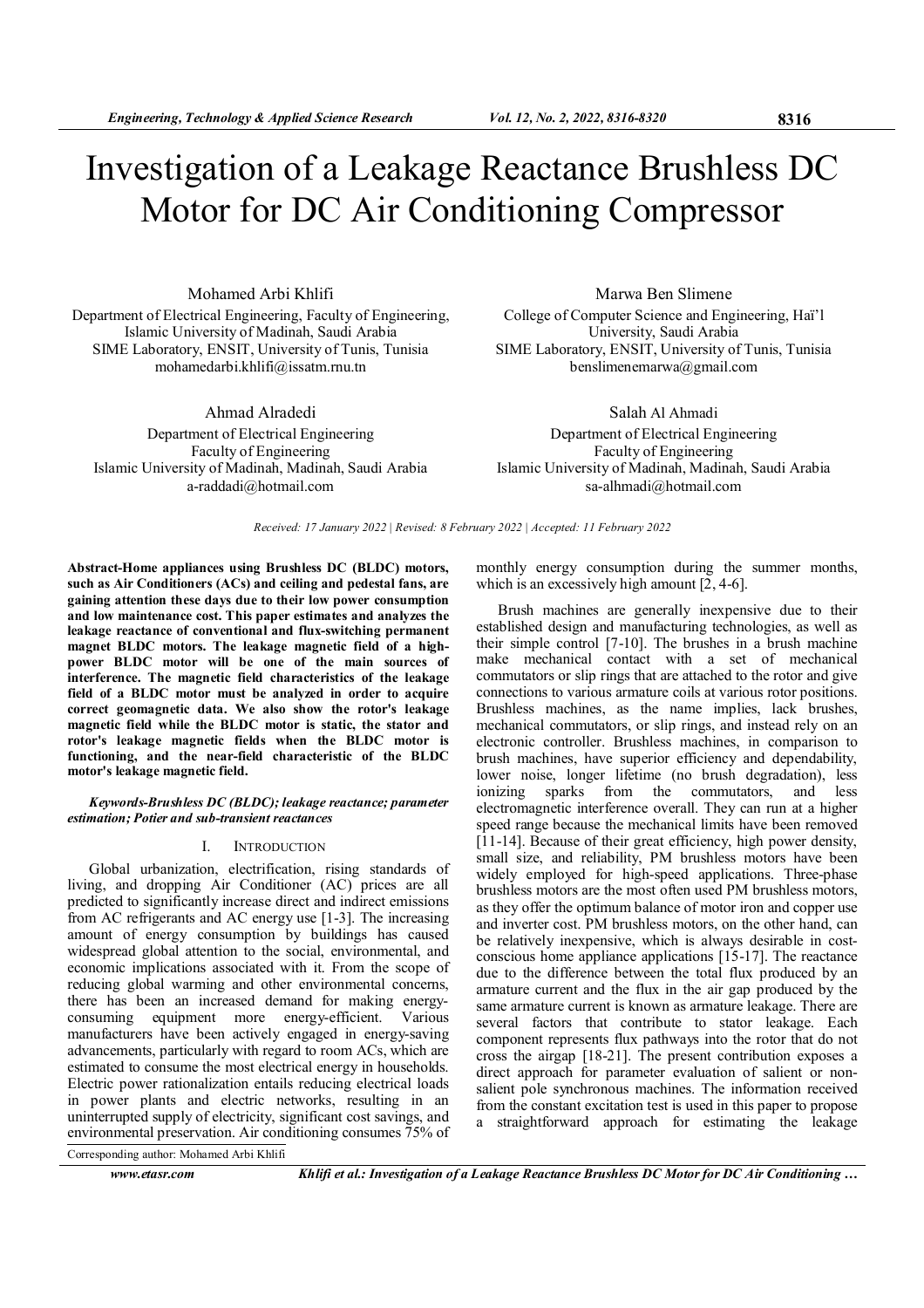reactance. The technique theory is explained and applied to a variety of systems ranging from laboratories to hydroelectric power plants. The estimates are compared to the Potier and sub-transient reactances in the absence of absolute values of the leakage reactance.

## II. THE PROPOSED METHOD

BLDC motors rotor is composed of magnetic steel and iron core. In order to study the magnetic field characteristics of the rotor and to obtain accurate values of the leakage reactance  $X_s$ , an alternative testing method is adopted which was proposed in [1, 2]. In this method, the terminal voltage/armature current characteristic ( $V_a/I_a$ ) curve with the machine unloaded and unexcited is needed along with the d-axis Open Circuit Characteristic Curve (OCCC) of the machine (Figure 1).



Fig. 1. Determination of the armature leakage reactance of the BLDC motor. (a) Characteristic with the machine unloaded and unexcited, (b) The OCCC.

When the machine is unloaded and unexcited, the armature current equals to approximately its d-axis component since its q-axis component is approximately equal to zero. The nonlinear magnetic curve can be obtained at the rated speed by energizing the field circuit and closing the stator terminals, or vice versa. By neglecting copper and core losses, it is supposed that in  $V_a(I_a)$ , the armature current is a pure magnetizing component. Consequently, for a given stator voltage, the corresponding  $i_f$  and  $I_a$  are known, defining together the ratio alpha  $I_f/I_a$ .

Neglecting the effect of the armature resistance of the machine, which is usually very small, the machine terminal voltage  $V_t$ , in this case, is equal to the d-axis synchronous reactance voltage drop  $I_a X_d$ . The difference between the terminal voltage  $V_t$  and the internal e.m.f.  $E_i$  is the armature leakage reactance voltage drop, namely  $I_a X_l$ . Thus:

$$
V_t = E_i + I_a X_l \quad (1)
$$

The internal e.m.f.  $E_i$  could be obtained from the d-axis OCCC of this machine. In the "Xmd-base" per unit system [7, 12], the induced e.m.f. due to a certain armature current in per unit is by definition equal to the generated e.m.f. due to the field current  $E_f$  which has the same per unit value as this armature current  $I_a$ . Thus, (1) could be rewritten as follows:

$$
V_t = E_f + I_a X_l \quad (2)
$$



where  $k = \frac{E_{fu}}{I}$ 

f



Fig. 2. Field/armature turns ratio versus armature current: (a) unload test, (b) short circuit test, (c) Potier, (d) Potier, c-c and o-c comparison.

The field current  $I_f$  which has the same per unit value of the armature current  $I_a$  (Figure 2) can be expressed as follows:

$$
I_{f} = \frac{E_{fu}}{k} = \frac{V_{tu} - I_{a}X_{1}}{k}
$$
  

$$
= \frac{I_{a}X_{du} - I_{a}X_{1}}{k}
$$
  

$$
= \frac{I_{a}}{k}(X_{du} - X_{1})
$$
  

$$
k = \frac{E_{fu}}{I_{f}}.
$$
 (3)

In order to obtain a simpler expression for the armature leakage reactance, the following saturation factors can be used:

$$
S_t = \frac{V_t}{V_{tu}} \quad (4)
$$

$$
S = \frac{E_f}{E_{fu}} \quad (5)
$$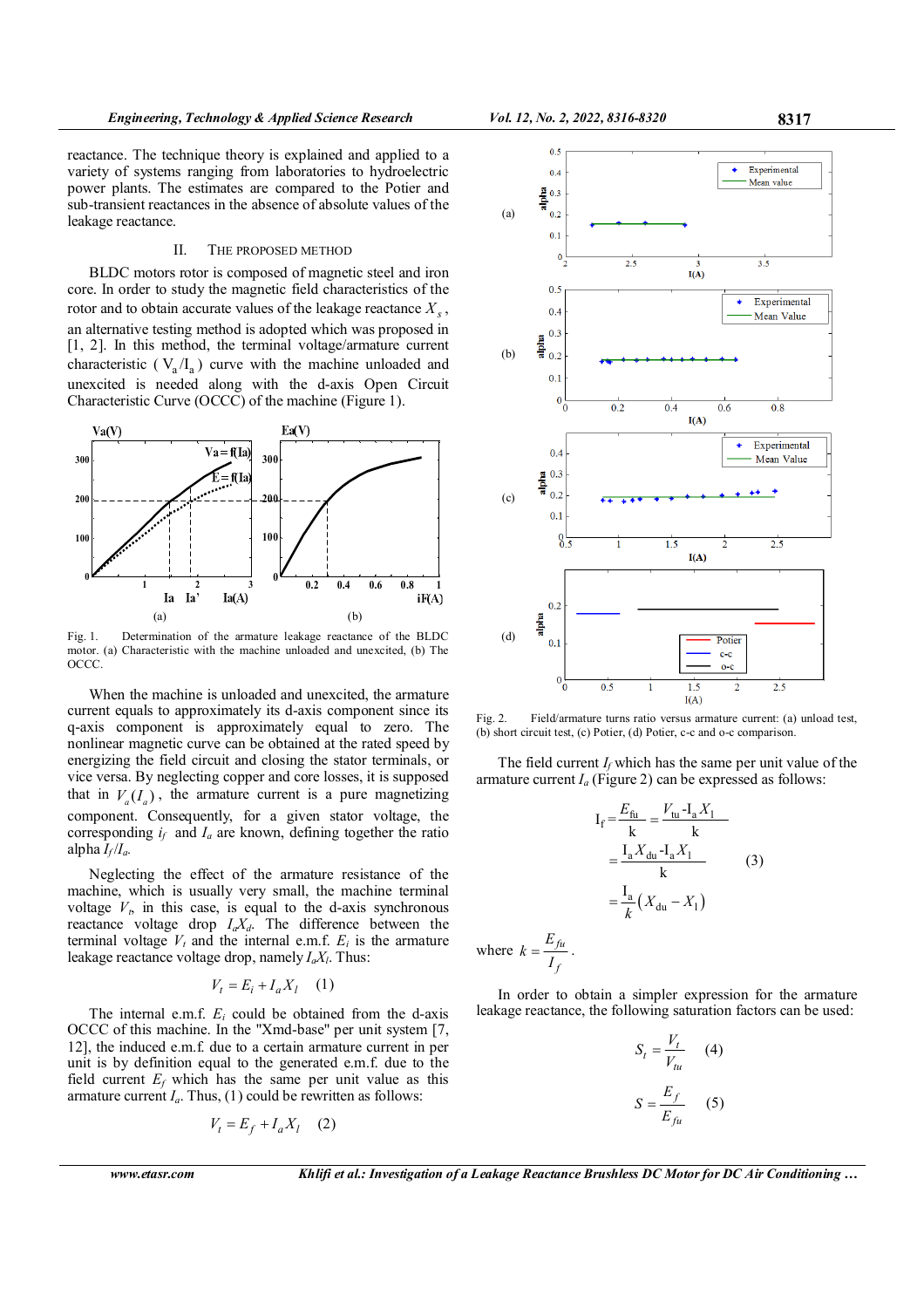where  $S_t$  and S are the saturation factors found from the terminal voltage/armature current and open-circuit characteristics respectively. Since  $V_{tu}$  can be substituted by  $I_a X_{du}$  and  $E_{fu}$  can be substituted by  $I_f k$ , (4) can be rewritten as  $(6)$  and  $(5)$  can be rewritten as  $(7)$ :



Fig. 3. Flowchart of the BLDC motor leakage reactance estimation.



$$
E_f = SI_a \left( X_{du} - X_l \right) \quad (8)
$$

Substituting (6) and (8) in (2), results to:

$$
S_t I_a X_{du} = S I_a \left( X_{du} - X_l \right) + I_a X_l \tag{9}
$$

Equation (9) gives the following expression for  $X_l$ :

$$
X_l = \frac{S_t - S}{1 - S} X_{du} \quad (10)
$$

# III. IDENTIFICATION OF THE LEAKAGE REACTANCE

The proposed technology was tested on many synchronous machines of various rated sizes in laboratory and at several hydro power facilities. Measurements were taken as soon as the machines were synchronized to the power system. The units were loaded while the excitation current was kept constant. Voltage and active and reactive powers were recorded. The Potier reactance has largely replaced the armature leakage reactance in many applications. It is calculated using the Potier triangle, which is built using data from open circuit, short circuit, and zero power factor characteristics.



Fig. 5. Armature leakage reactance with open inductor test.



Fig. 6. Armature leakage reactance with the Potier method.

Substituting (3) in (7), gives us: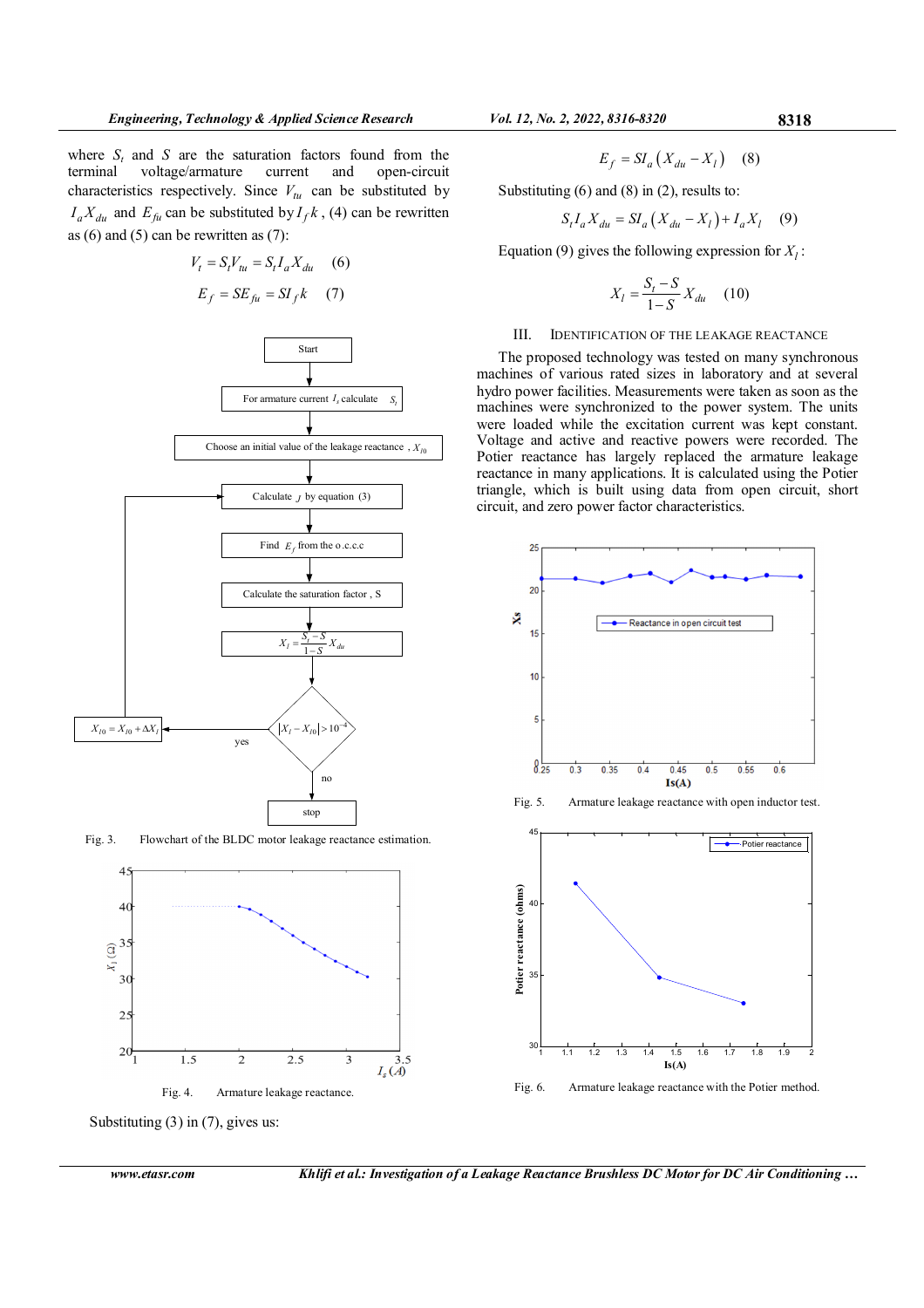

Fig. 8. Comparison of the leakage reactance and Potier reactance.

The resulting leakage reactances were compared to the available Potier reactance values or the direct axis subtransient reactance with the aim of evaluating the results. For steadystate conditions, computing the synchronous reactance first, then the mutual reactance, and finally the slot and differential leakage reactance as a difference between Potier and mutual reactances yields similar accuracy. A standard approach for determining armature inductance is to remove the rotor. However, it would be tough to implement in those BLDC computers. As a result, we offer an approach that includes a zero sequence reactance approximation.

The Potier reactance has a greater value than the leakage reactance, especially when the zero power factor test is performed at the rated voltage. Furthermore, because it is an intrinsic element of the formers, the leakage reactance may have a lower value than the d- and q- axis sub-transient reactances. As a result, when making comparisons, one has to keep in mind that the genuine leakage reactance value is lower than the Potier and subtransient reactances.

### IV. CONCLUSION

Using the constant excitation test and simple computations over the collected data, this research proposed a novel way to estimate the armature leakage reactance of a BLDC motor. The procedure was applied to a variety of tests with excellent

results. Rather than providing any error measure, the resultant leakage reactances were simply compared to the values declared by the manufacturers, derived through normal procedures, or to the d-axis sub-transient reactance. This was done since the percentage errors appear to be bigger even for slight variations due to the modest values of the leakage reactance.

It should be emphasized that the test is straightforward to perform and that it can be performed on a BLDC machine in operation at virtually no cost or danger of damage. Rather than prototypes or laboratory machines, the technology is ideal for medium to large scale power units that are currently installed or being built in the field.

#### **ACKNOWLEDGMENT**

The authors extend their appreciation to the Deputyship for Research & Innovation, Ministry of Education, Saudi Arabia for funding this research work through the project number  $(20/11).$ 

#### **REFERENCES**

- [1] Y. Park, H. Kim, H. Jang, S.-H. Ham, J. Lee, and D.-H. Jung, "Efficiency Improvement of Permanent Magnet BLDC With Halbach Magnet Array for Drone," IEEE Transactions on Applied Superconductivity, vol. 30, no. 4, pp. 1-5, Jun. 2020, https://doi.org/ 10.1109/TASC.2020.2971672.
- [2] G. Boztas, M. Yildirim, and O. Aydogmus, "Design and Analysis of Multi-Phase BLDC Motors for Electric Vehicles," Engineering, Technology & Applied Science Research, vol. 8, no. 2, pp. 2646–2650, Apr. 2018, https://doi.org/10.48084/etasr.1781.
- [3] M. Yildirim, H. Kurum, D. Miljavec, and S. Corovic, "Influence of Material and Geometrical Properties of Permanent Magnets on Cogging Torque of BLDC," Engineering, Technology & Applied Science Research, vol. 8, no. 2, pp. 2656–2662, Apr. 2018, https://doi.org/ 10.48084/etasr.1725.
- [4] S. Mahdiuon-Rad, S. R. Mousavi-Aghdam, M. R. Feyzi, and M. B. B. Sharifian, "Analysis of PM Magnetization Field Effects on the Unbalanced Magnetic Forces due to Rotor Eccentricity in BLDC Motors," Engineering, Technology & Applied Science Research, vol. 3, no. 4, pp. 461–466, Aug. 2013, https://doi.org/10.48084/etasr.296.
- [5] M. G. Pecht and M. Kang, Eds., Prognostics and Health Management of Electronics: Fundamentals, Machine Learning, and the Internet of Things. Chichester, UK: Wiley-IEEE Press, 2018.
- [6] J.-K. Park, C.-L. Jeong, S.-T. Lee, and J. Hur, "Early Detection Technique for Stator Winding Inter-Turn Fault in BLDC Motor Using Input Impedance," IEEE Transactions on Industry Applications, vol. 51, no. 1, pp. 240–247, Jan. 2015, https://doi.org/10.1109/TIA.2014. 2330067.
- [7] S.-T. Lee and J. Hur, "Detection Technique for Stator Inter-Turn Faults in BLDC Motors Based on Third-Harmonic Components of Line Currents," IEEE Transactions on Industry Applications, vol. 53, no. 1, pp. 143–150, Jan. 2017, https://doi.org/10.1109/TIA.2016.2614633.
- [8] Y. Da, X. Shi, and M. Krishnamurthy, "Health monitoring, fault diagnosis and failure prognosis techniques for Brushless Permanent Magnet Machines," in 2011 IEEE Vehicle Power and Propulsion Conference, Chicago, IL, USA, Sep. 2011, https://doi.org/10.1109/ VPPC.2011.6043248.
- [9] T. A. Shifat and J. W. Hur, "An Effective Stator Fault Diagnosis Framework of BLDC Motor Based on Vibration and Current Signals," IEEE Access, vol. 8, pp. 106968–106981, 2020, https://doi.org/ 10.1109/ACCESS.2020.3000856.
- [10] T.-W. Chun, Q.-V. Tran, H.-H. Lee, and H.-G. Kim, "Sensorless Control of BLDC Motor Drive for an Automotive Fuel Pump Using a Hysteresis Comparator," IEEE Transactions on Power Electronics, vol. 29, no. 3, pp. 1382–1391, Mar. 2014, https://doi.org/10.1109/TPEL.2013.2261554.